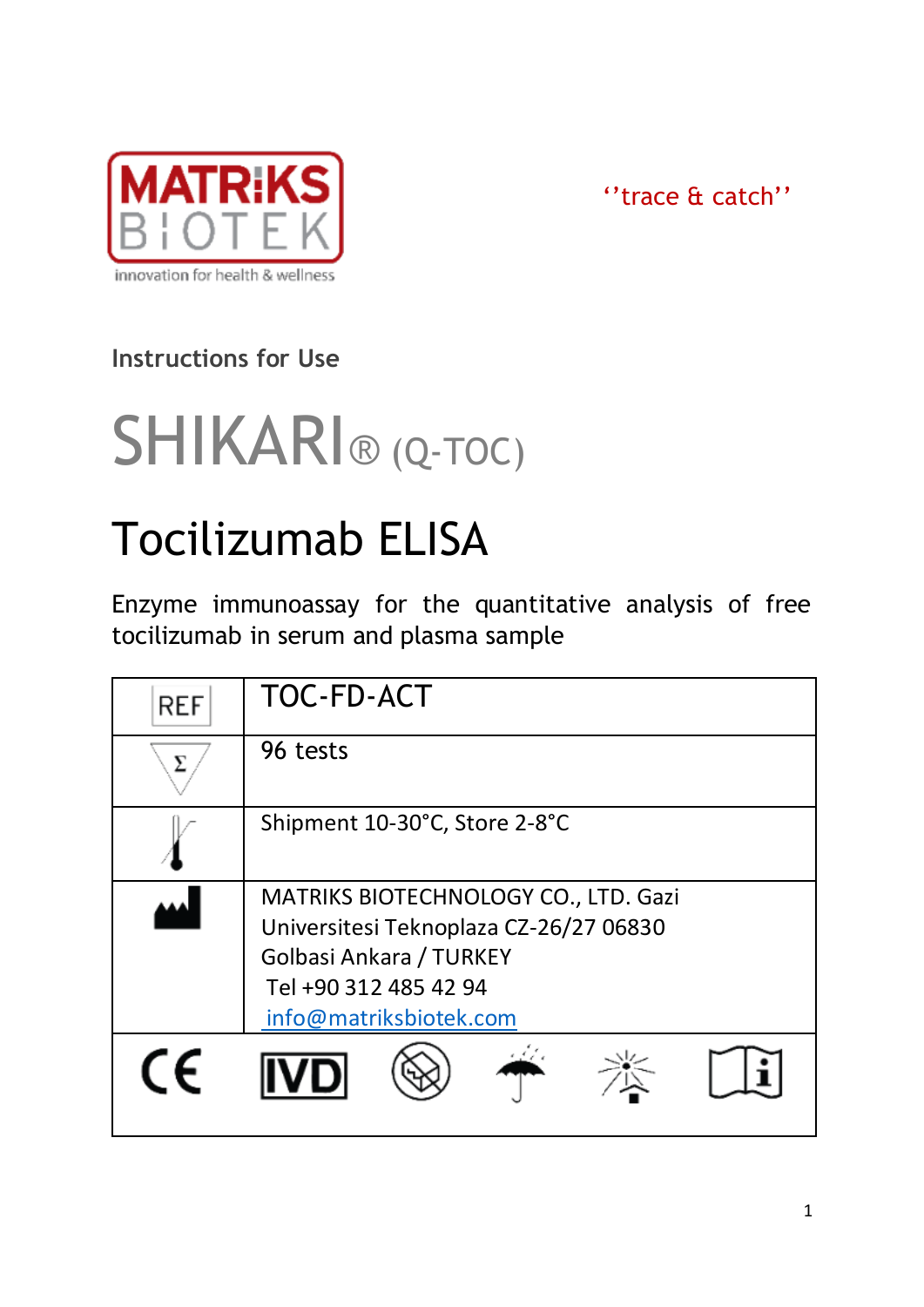#### **1. Intended Use**

SHIKARI® Tocilizumab ELISA has been especially developed for the quantitative analysis of free tocilizumab in serum and plasma samples. SHIKARI® Tocilizumab ELISA is optimized with Actemra®.

## **2. General Information**

Tocilizumab is a recombinant, humanized, anti-human interleukin 6 (IL-6) receptor monoclonal antibody that achieves a significant therapeutic response rate. The light chain is made up of 214 amino acids. The heavy chain is made up of 448 amino acids. The four polypeptide chains are linked intra- and intermolecularly by disulfide bonds. FDA approved on January 8, 2010.

Tocilizumab (injection) was further approved by the FDA for the treatment of adults with giant cell arteritis, an inflammation of the blood vessels (vasculitis) in May, 2017. In a double-blind, placebo-controlled study, the patients achieved sustained remission from Week 12 through Week 52, which was associated with significant improvements in symptoms of giant cell arteritis, normalization of inflammatory laboratory tests and tapering the use of corticosteroids

Interleukin (IL)-6 plays essential roles not only in the immune response, but also in haematopoiesis and the central nervous system. Unregulated production of IL-6 has been found in chronic inflammatory autoimmune diseases, such as rheumatoid arthritis (RA), systemic onset juvenile idiopathic arthritis (soJIA), Crohn's disease (CD), systemic lupus erythematosus (SLE) and vasculitis. Furthermore, IL-6 activities can explain many symptoms of these diseases. More

 $\overline{2}$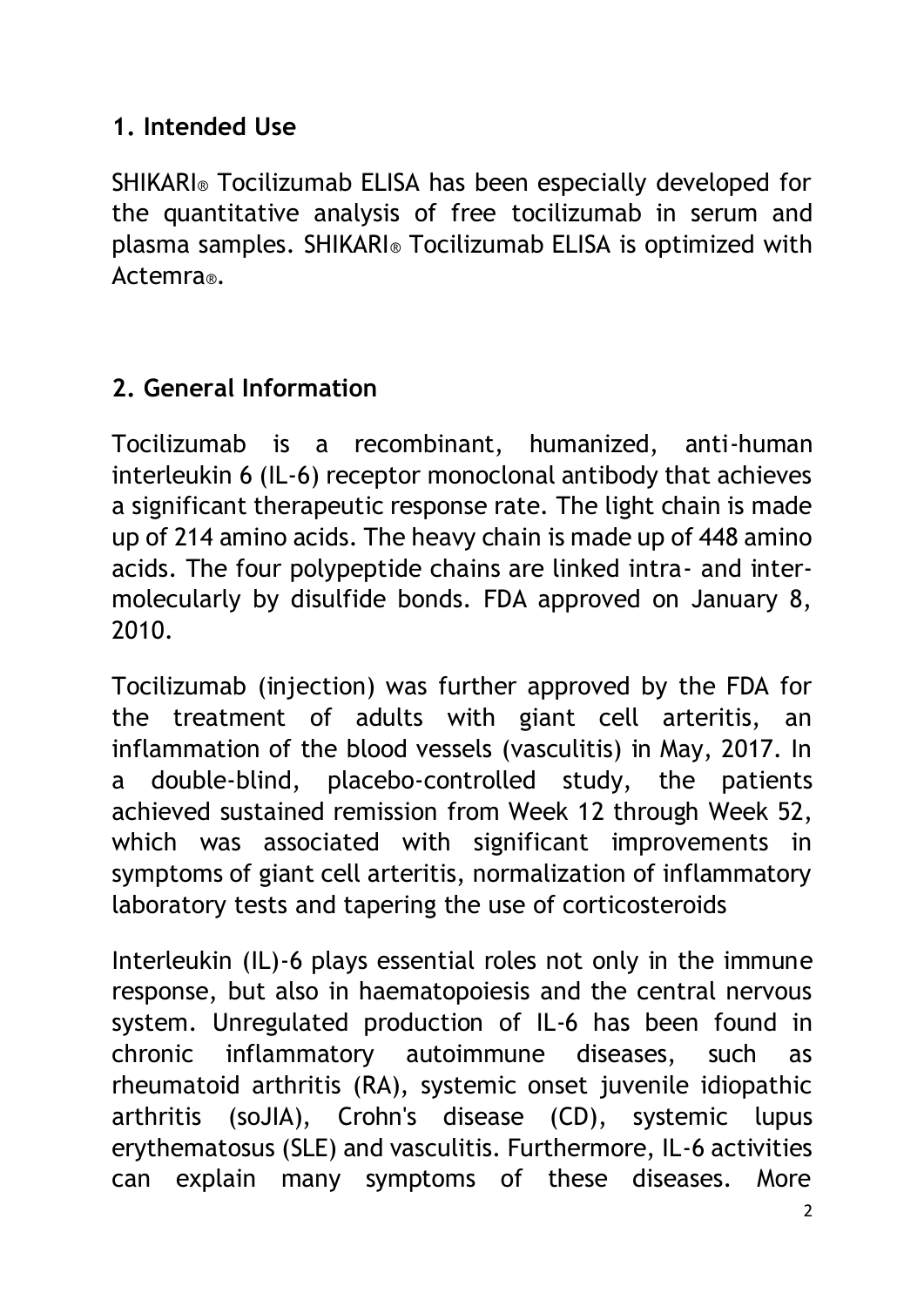importantly, serum levels of IL-6 are correlated with disease activity. Tocilizumab binds specifically to both soluble and membrane-bound IL-6 receptors (sIL-6R and mIL-6R), and has been shown to inhibit IL-6-mediated signaling through these receptors.

Therapeutic drug monitoring (TDM) is the clinical practice of measuring specific drugs at designated intervals to maintain a constant concentration in a patient's bloodstream, thereby optimizing individual dosage regimens. The indications for drug monitoring include efficacy, compliance, drug-drug interactions, toxicity avoidance, and therapy cessation monitoring. Additionally, TDM can help to identify problems with medication compliance among noncompliant patient cases.

Biologic medicinal products (biologics) have transformed treatment landscapes worldwide for patients with haematological or solid malignancies with the 21st century. Today, as data exclusivity periods of first wave biologics approach expiration/have expired, several biosimilar products (i.e., biologics that are considered to be similar in terms of quality, safety and efficacy to an approved 'reference' biologic) are being developed or have already been approved for human use.

Like all biologics, biosimilars are structurally complex proteins that are typically manufactured using genetically engineered animal, bacterial or plant cell culture systems. As a consequence of this molecular complexity and the proprietary nature of the manufacturing process, which will inevitably result in the use of different host cell lines and expression systems as well as related differences in manufacturing conditions, it is not possible to manufacture exact copies of a reference biologic.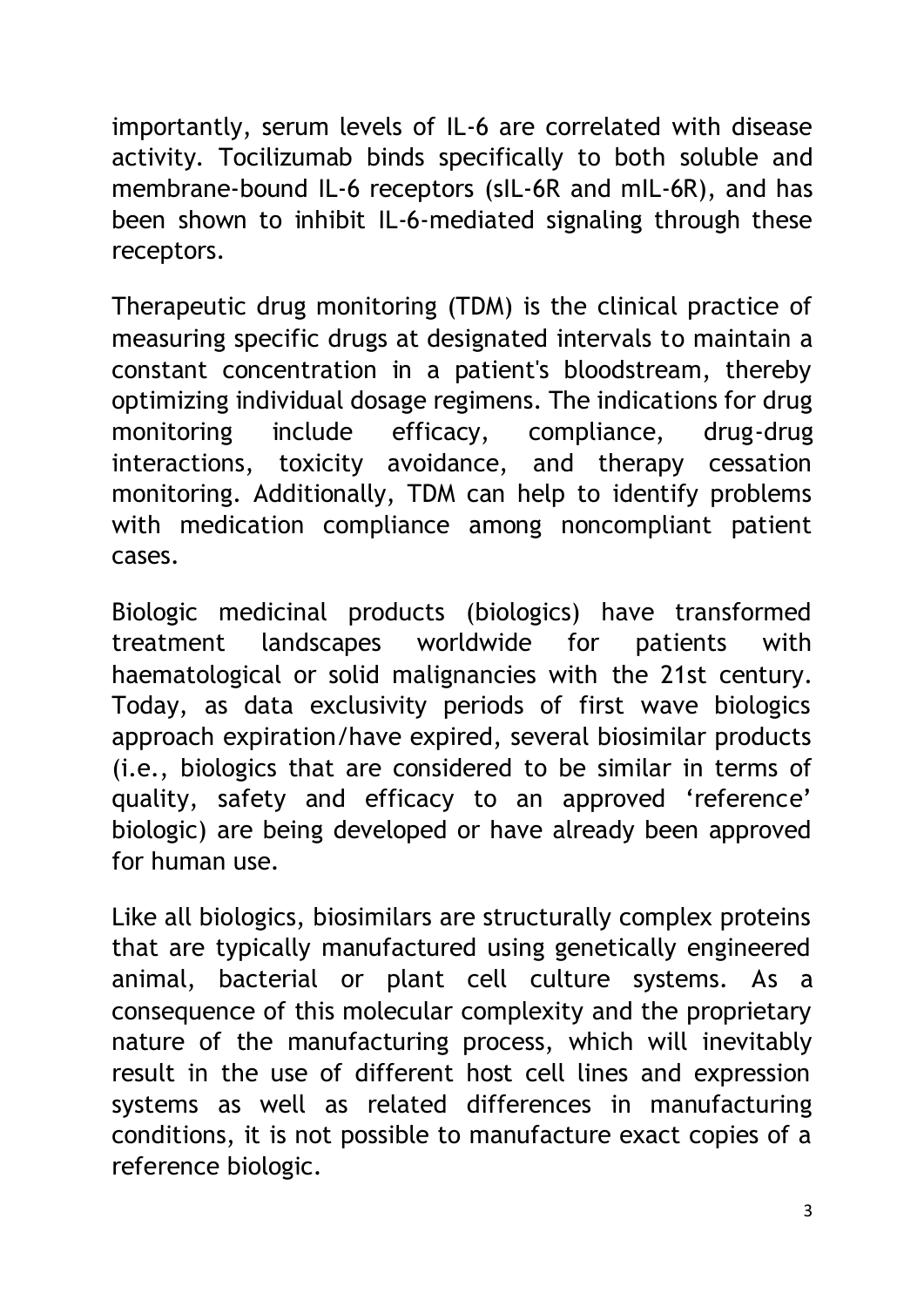When administered to patients, all therapeutic proteins have the potential to induce an unwanted immune response (i.e., to stimulate the formation of antidrug antibodies [ADAs]). The impact of immune responses can range from no apparent effect to changes in pharmacokinetics, loss of effect and serious adverse events. Furthermore, the immunogenicity profile of a biologic can be significantly altered by even small differences in its manufacturing process that are accompanied by a change in product attributes, as well as differences in dosing schedules, administration routes or patient populations.

SHIKARI® ELISA kits can be used for drug level and anti-drug antibodies measurements. SHIKARI® Tocilizumab ELISA products:

| <b>Brand</b>                 | <b>Description</b>                     |                                     | <b>Product Code</b> |
|------------------------------|----------------------------------------|-------------------------------------|---------------------|
| <b>SHIKARI®</b><br>$(O-TOC)$ | Tocilizumab<br>(Actemra <sup>®</sup> ) | Free Drug                           | TOC-FD-ACT          |
| <b>SHIKARI®</b><br>(S-ATOC)  | Tocilizumab<br>(Actemra <sup>®</sup> ) | Antibody screening -<br>Qualitative | TOC-OLS-ACT         |

Check the web page for the whole product list [www.matriksbiotek.com](file:///C:/Users/Matrix/Documents/www.matriksbiotek.com)

#### **3. Test Principle**

Solid phase enzyme-linked immunosorbent assay (ELISA) based on the sandwich principle. Standards and samples (serum or plasma) are incubated in the microtiter plate coated with the reactant for tocilizumab. After incubation, the wells are washed. Then, horse radish peroxidase (HRP) conjugated probe is added and binds to tocilizumab captured by the reactant on the surface of the wells. Following incubation wells are washed and the bound enzymatic activity is detected by addition of tetramethylbenzidine (TMB) chromogen substrate. Finally, the reaction is terminated with an acidic stop solution. The colour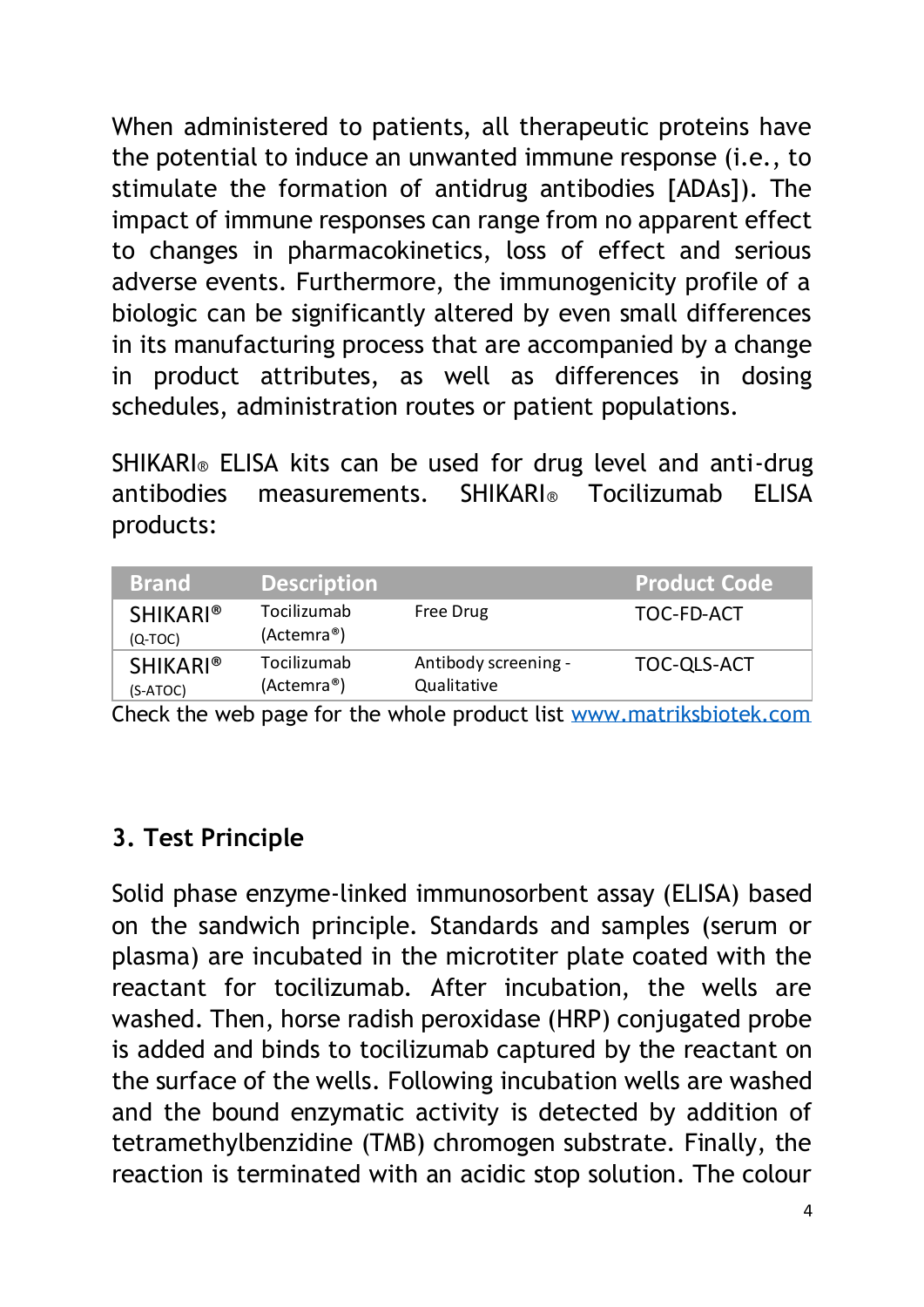developed is proportional to the amount of tocilizumab in the sample or standard. Results of samples can be determined directly using the standard curve.

#### **4. Warnings and Precautions**

− For professional use only.

− In case of severe damage of the kit package please contact Matriks Biotek® or your supplier in written form, latest one week after receiving the kit. Do not use damaged components in test runs but keep safe for complaint related issues.

− Obey lot number and expiry date. Do not mix reagents of different lots. Do not use expired reagents.

− Before starting the assay, read the instructions completely and carefully. Use the valid version of the package insert provided with the kit. Be sure that everything is understood. For further information (clinical background, test performance, automation protocols, alternative applications, literature, etc.) please refer to the local distributor.

− Follow good laboratory practice and safety guidelines. Wear lab coats, disposable latex gloves and protective glasses where necessary.

− All reagents of this kit containing human serum or plasma (standards etc.) have been tested and were found negative for HIV I/II, HBsAg and Anti-HCV. However, a presence of these or other infectious agents cannot be excluded absolutely and therefore reagents should be treated as potential biohazards in use and for disposal.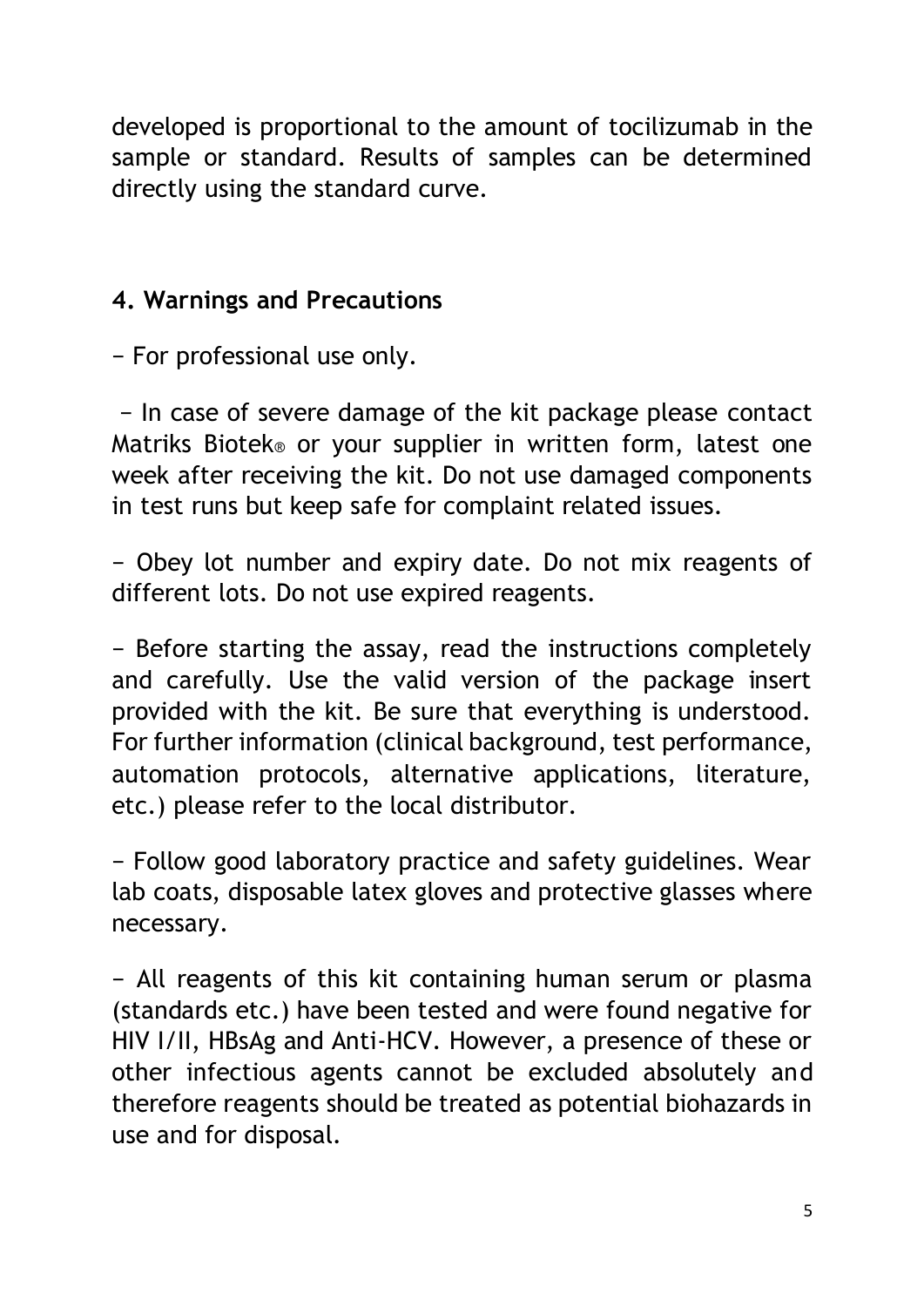− Reagents of this kit containing hazardous material may cause eye and skin irritations. See "Materials supplied", MSDS and labels for details.

− Chemicals and prepared or used reagents must be treated as hazardous waste according the national biohazard safety guidelines or regulations.

## **5. Storage and Stability**

The kit is shipped at ambient temperature (10-30°C) and should be stored at 2-8°C for long term storage. Keep away from heat or direct sunlight. The strips of microtiter plate are stable up to the expiry date of the kit in the broken, but tightly closed bag when stored at 2-8°C.

## **6. Specimen (Collection and Storage)**

Serum, Plasma (EDTA, Heparin)

The usual precautions for venipuncture should be observed. Do not use grossly haemolytic, icteric or lipemic specimens. Samples appearing turbid should be centrifuged before testing to remove any particulate material. Avoid repeated freezethaw cycles for serum/plasma samples.

Samples should be diluted with the dilution rate given in the "Pre-test setup instructions" before the test.

Drug infusions may camouflages/mask the presence of antibody to drugs in serum/plasma samples. Therefore, blood sampling time is critical for detection of antibodies. It is recommended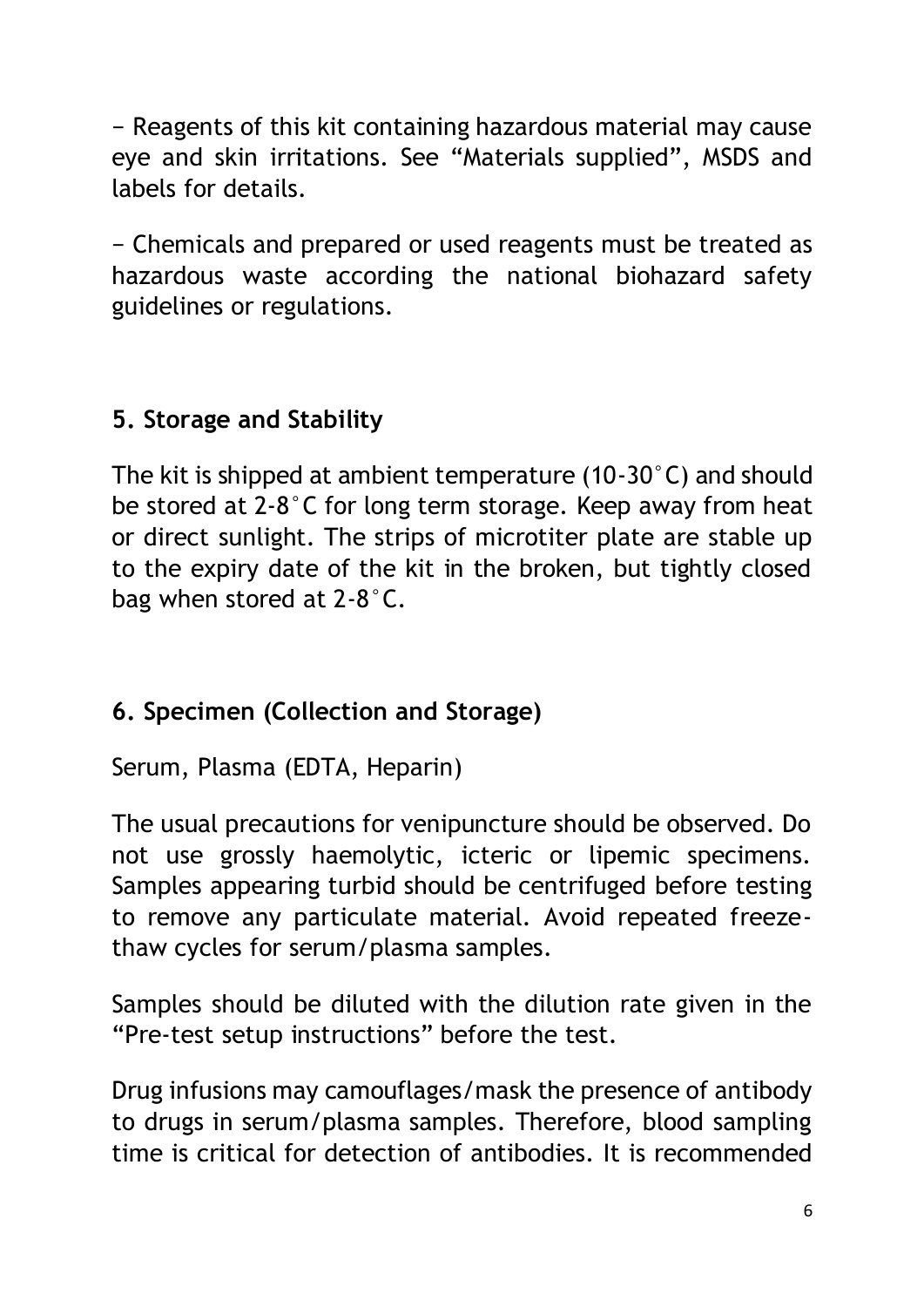to take the blood sample just before the scheduled dose (trough specimen).

| <b>Storage</b>           | $2-8$ °C | $-20^{\circ}$ C |
|--------------------------|----------|-----------------|
| Stability (serum/plasma) | 2 days   | 6 months        |

## **7. Materials Supplied**

|                         |                        | Microtiter plate                                                                              |
|-------------------------|------------------------|-----------------------------------------------------------------------------------------------|
| <b>Microtiter Plate</b> | $1 \times 12 \times 8$ | Break apart strips. Microtiter<br>plate with 12 rows each of 8<br>wells coated with reactant. |
|                         |                        | Standards A-E (10X)                                                                           |
|                         |                        | Standard A: 3000 ng/mL                                                                        |
|                         |                        | Standard B: 1000 ng/mL                                                                        |
|                         |                        | Standard C: 300 ng/mL                                                                         |
|                         |                        | Standard D: 100 ng/mL                                                                         |
| <b>Standard A-E</b>     | $0.3$ mL<br>(each)     | Standard $E: 0$ ng/mL                                                                         |
|                         |                        | Ready to use. Used for the                                                                    |
|                         |                        | standard curve and control.                                                                   |
|                         |                        | Contains tocilizumab, human                                                                   |
|                         |                        | serum and stabilizer, <0,1%<br>NaN <sub>3</sub>                                               |
|                         |                        |                                                                                               |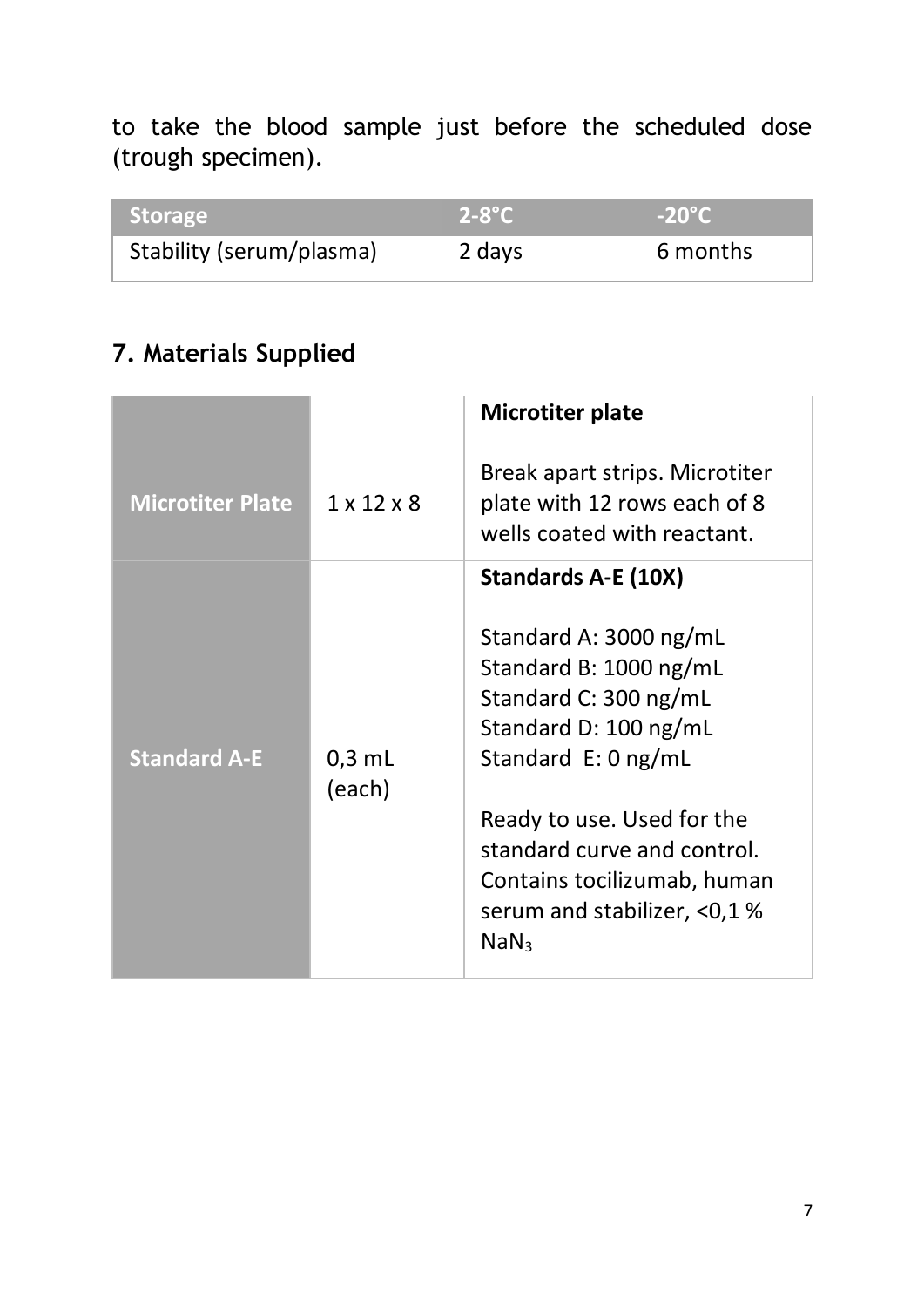|                     |                  | Control low and high levels<br>(10X)       |
|---------------------|------------------|--------------------------------------------|
|                     |                  | Ready to use. Contains human               |
| <b>Controls</b>     | $0.3$ mL         | serum and stabilizer, <0,1%                |
|                     | (each)           | NaN <sub>3</sub>                           |
|                     |                  |                                            |
|                     |                  | Control concentrations are                 |
|                     |                  | given in "Quality control<br>certificate"  |
|                     |                  | Assay buffer                               |
| <b>Assay Buffer</b> | $2 \times 50$ mL |                                            |
|                     |                  | Ready to use. Blue coloured.               |
|                     |                  | Contains proteins, <0,1 % NaN <sub>3</sub> |
|                     |                  | Horse radish peroxidase                    |
|                     |                  | conjugated probe                           |
|                     | $1 \times 12$ mL | Ready to use. Red coloured.                |
| Conjugate           |                  | Contains<br><b>HRP</b><br>conjugated       |
|                     |                  | probe,<br>stabilizer<br>and                |
|                     |                  | preservatives.                             |
|                     |                  | <b>TMB substrate solution</b>              |
| <b>Substrate</b>    | 1x12mL           | Ready to use. Contains                     |
|                     |                  | 3,3',5,5'-Tetramethylbenzidine             |
|                     |                  | (TMB)                                      |
|                     |                  |                                            |
|                     |                  | <b>TMB stop solution</b>                   |
| <b>Stop Buffer</b>  | $1 \times 12$ ml | Ready to use. 1N HCl                       |
|                     |                  |                                            |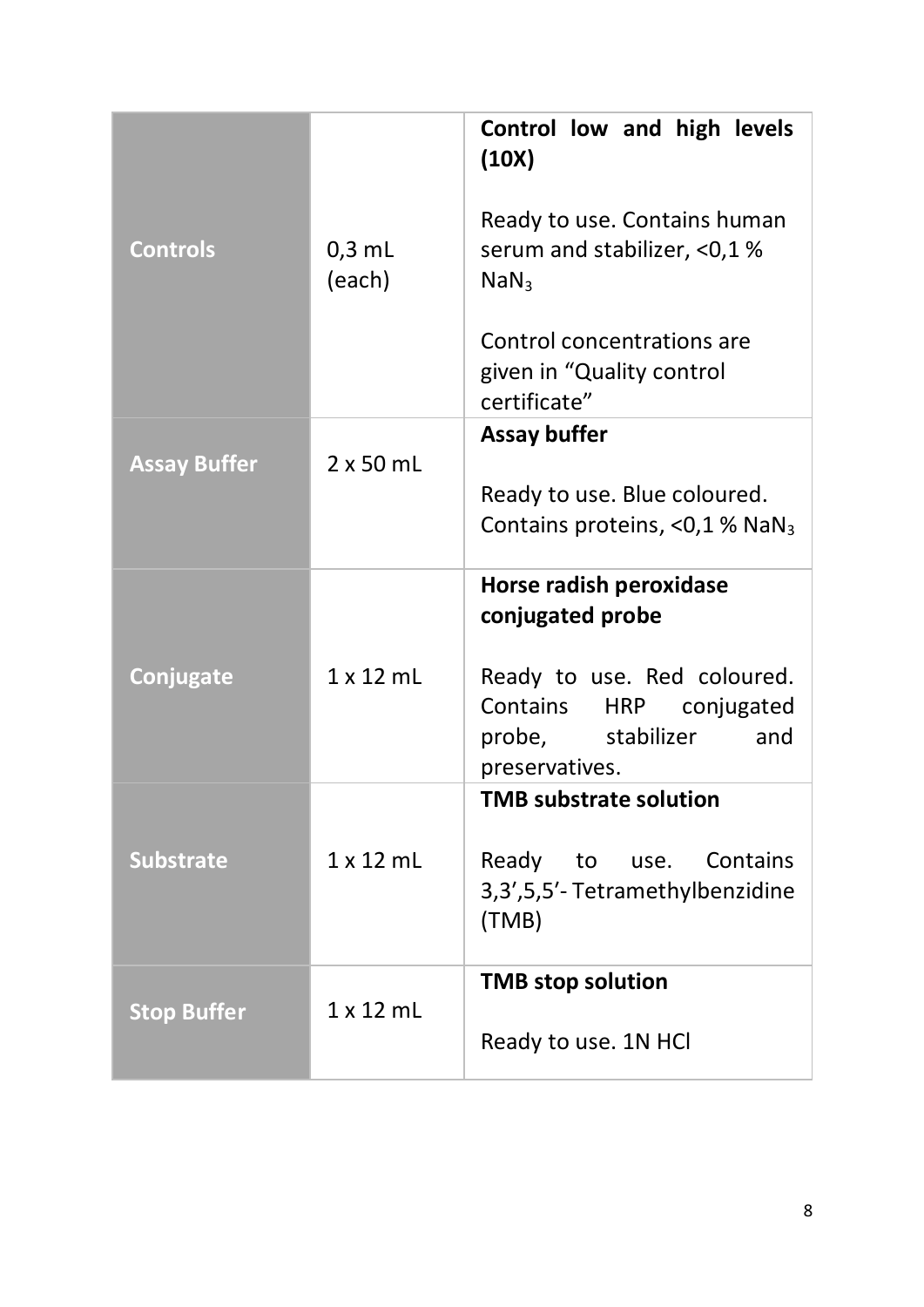|                    |                  | Wash buffer (20x)                                                                                                                                                                 |
|--------------------|------------------|-----------------------------------------------------------------------------------------------------------------------------------------------------------------------------------|
| <b>Wash Buffer</b> | $1 \times 50$ ml | Prepared concentrated (20x)<br>and should be diluted with the<br>dilution rate given in the<br>"Pretest setup instructions"<br>before the test. Contains buffer<br>with tween 20. |
| Foil               | $2 \times 1$     | <b>Adhesive Foil</b>                                                                                                                                                              |
|                    |                  | For covering microtiter plate<br>during incubation                                                                                                                                |

## **8. Materials Required but Not Supplied**

- − Micropipettes and tips
- − Calibrated measures
- − Tubes for sample dilution

− Wash bottle, automated or semi-automated microtiter plate washing system

− Microtiter plate reader capable of measuring optical density with a photometer at OD 450nm with reference wavelength 650 nm (450/650 nm)

− Distilled or deionised water, paper towels, pipette tips and timer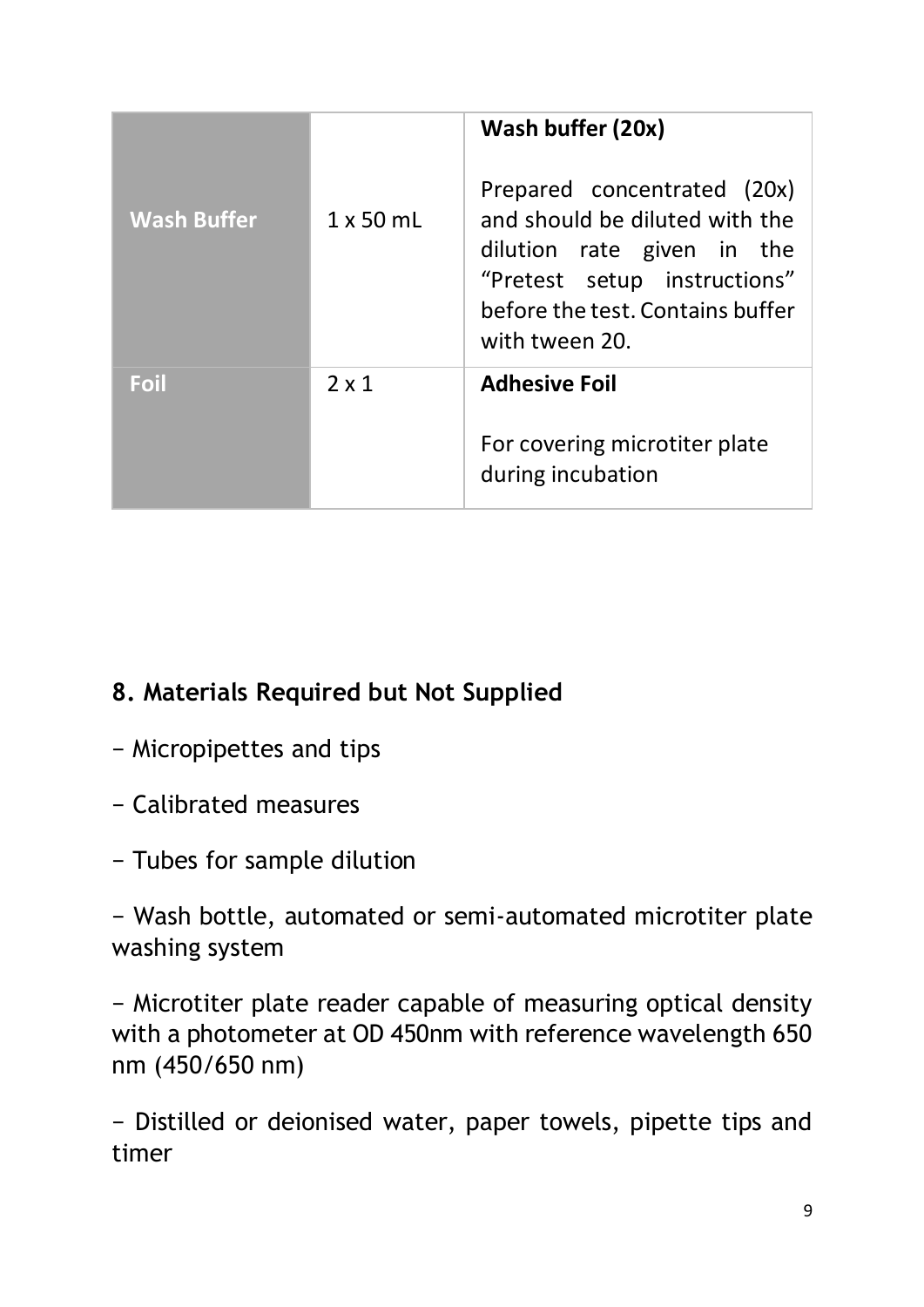#### **9.Procedure Notes**

−Any improper handling of samples or modification of the test procedure may influence the results. The indicated pipetting volumes, incubation times, temperatures and pre-treatment steps must be performed strictly according to the instructions. Use calibrated pipettes and devices only.

−Once the test has been started, all steps should be completed without interruption. Make sure that required reagents, materials and devices are prepared ready at the appropriate time. Allow all reagents and specimens to reach room temperature (18-25°C) and gently swirl each vial of liquid reagent and sample before use. Mix reagents without foaming.

−Avoid contamination of reagents, pipettes and wells/tubes. Use new disposable plastic pipette tips for each reagent, standard or specimen. Do not interchange caps. Always cap not used vials. Do not reuse wells/tubes or reagents.

−Use a pipetting scheme to verify an appropriate plate layout.

−Incubation time affects results. All wells should be handled in the same order and time sequences. It is recommended touse an eight-channel micropipette for pipetting of solutions in all wells.−Microplate washing is important. Improperly washed wells will give erroneous results. It is recommended to use a multichannel pipette or an automatic microplate washing system. Do not allow the wells to dry between incubations. Do not scratch coated wells during rinsing and aspiration. Rinse and fill all reagents with care. While rinsing, check that all wells are filled precisely with wash buffer, and that there are no residues in the wells.

−Humidity affects the coated wells/tubes. Do not open the pouch until it reaches room temperature. Unused wells/tubes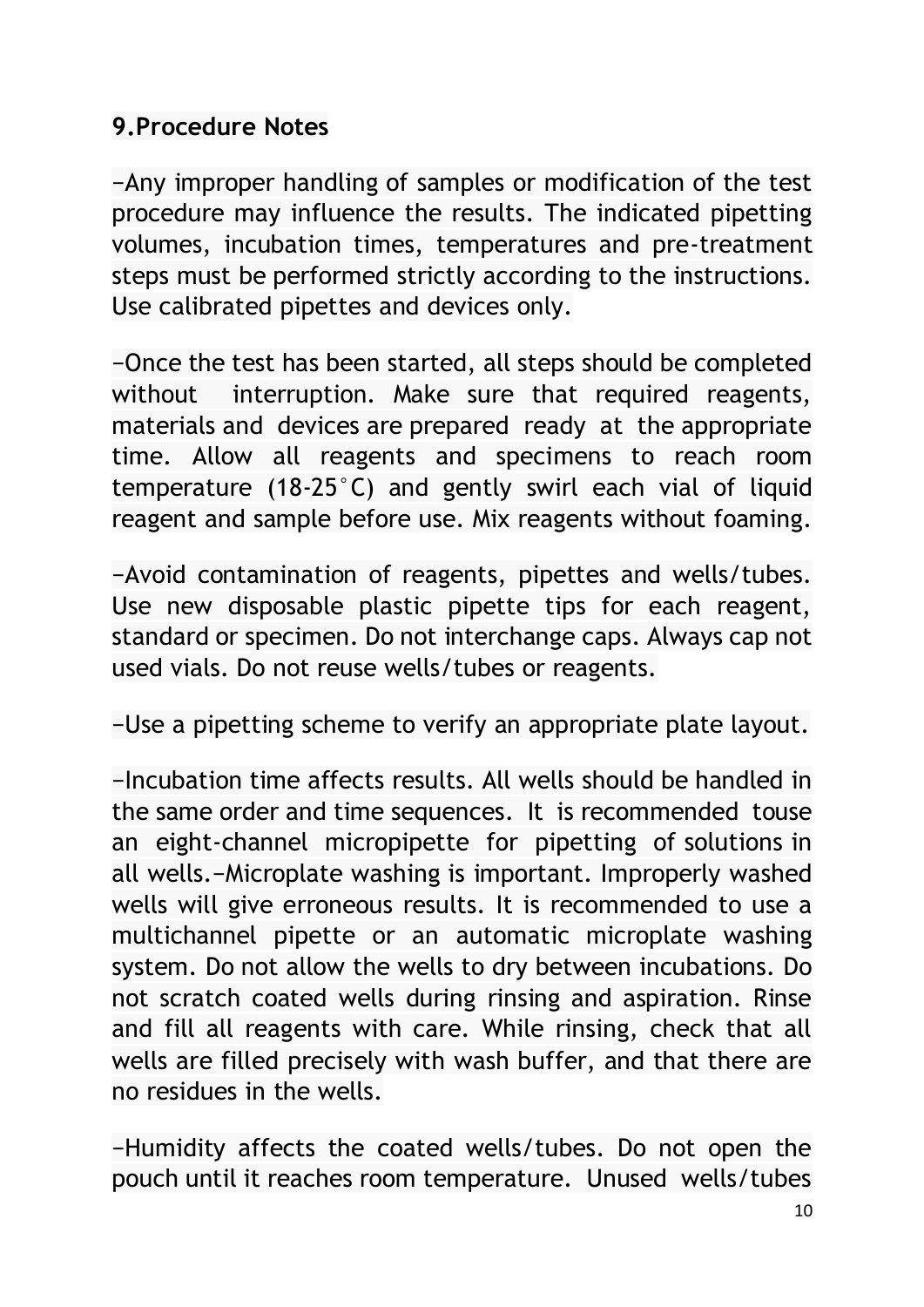should be returned immediately to the resealed pouch including the desiccant.

#### **10. Pre-test Setup Instructions**

#### − Preparation of components

| Component             | Wash buffer<br>(must be prepared before starting assay<br>procedure) |
|-----------------------|----------------------------------------------------------------------|
| <b>Dilute</b>         | 10 mL (e.g.)                                                         |
| <b>With</b>           | Up to 200 mL                                                         |
| <b>Diluent</b>        | Distilled water                                                      |
| <b>Dilution Ratio</b> | 1/20                                                                 |
| <b>Remarks</b>        | Warm up 37°C to dissolve crystals. Mix                               |
|                       | vigorously                                                           |
| <b>Storage</b>        | $2-8$ °C                                                             |
| <b>Stability</b>      | 2 weeks                                                              |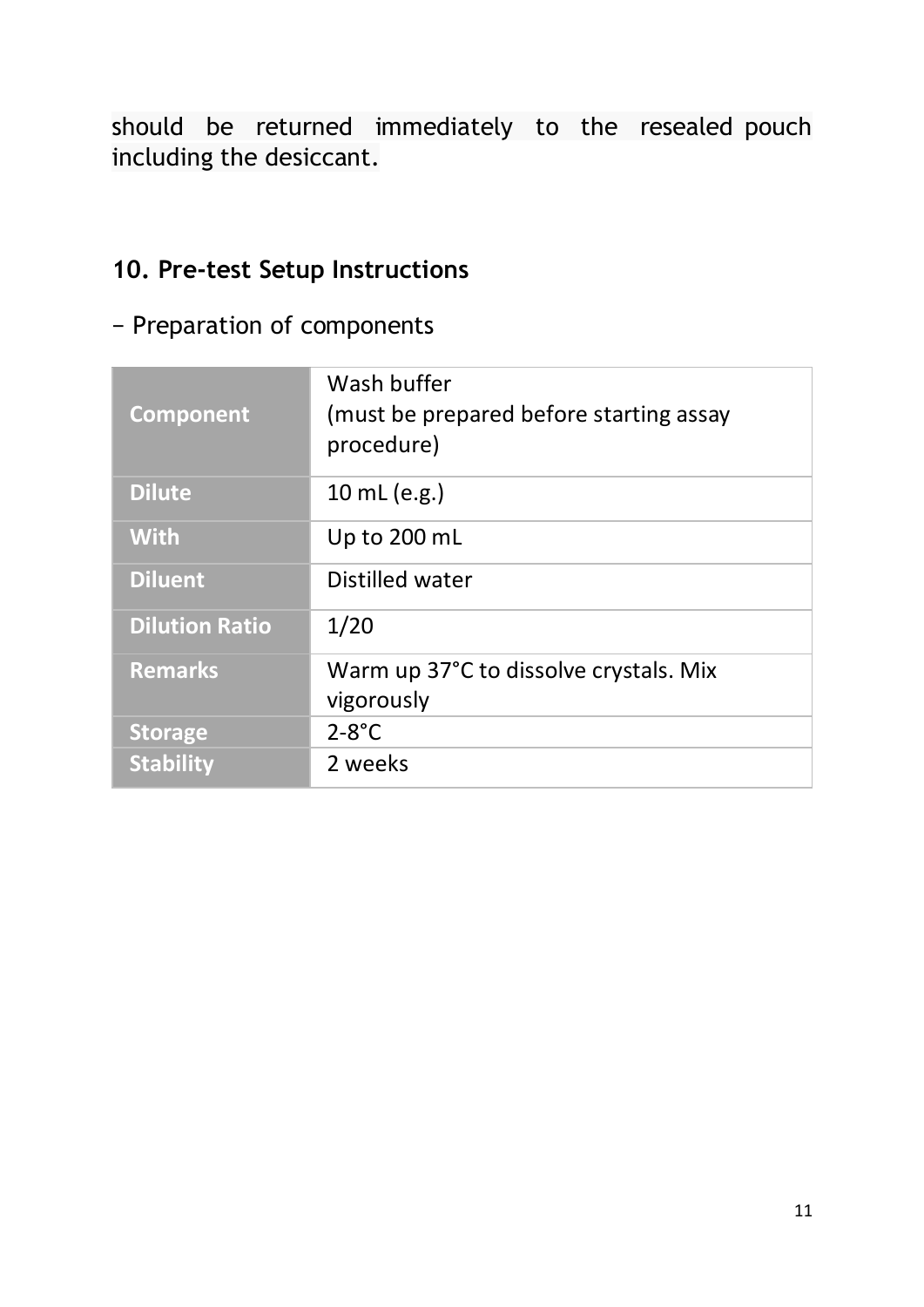− Dilution of standards, controls and samples

| Sample                          | Standards and controls                                           | Serum/Plasma                                                                                                                                                                                                                        |
|---------------------------------|------------------------------------------------------------------|-------------------------------------------------------------------------------------------------------------------------------------------------------------------------------------------------------------------------------------|
| <b>Diluent</b>                  | Assay buffer                                                     | Assay buffer                                                                                                                                                                                                                        |
| <b>Dilution</b><br><b>Ratio</b> | 1/10                                                             | 1/1000                                                                                                                                                                                                                              |
| <b>Remarks</b>                  | 1/10 dilution<br>$20 \mu L$ sample + 180 $\mu L$<br>assay buffer | For final dilution 1/1000:<br>$-$ First step: $1/10$<br>dilution<br>10 $\mu$ L sample + 90 $\mu$ L<br>assay buffer<br>$-$ Second step: $1/100$<br>dilution<br>sample<br>5<br>(1/10)<br>μL<br>diluted) + 495 $\mu$ L assay<br>buffer |

Patient samples with a concentration of drug above the measuring range are to be rated as> "Highest Standard (Standard A)". The result must not be extrapolated. The patient sample in question should be further diluted with assay buffer and retested.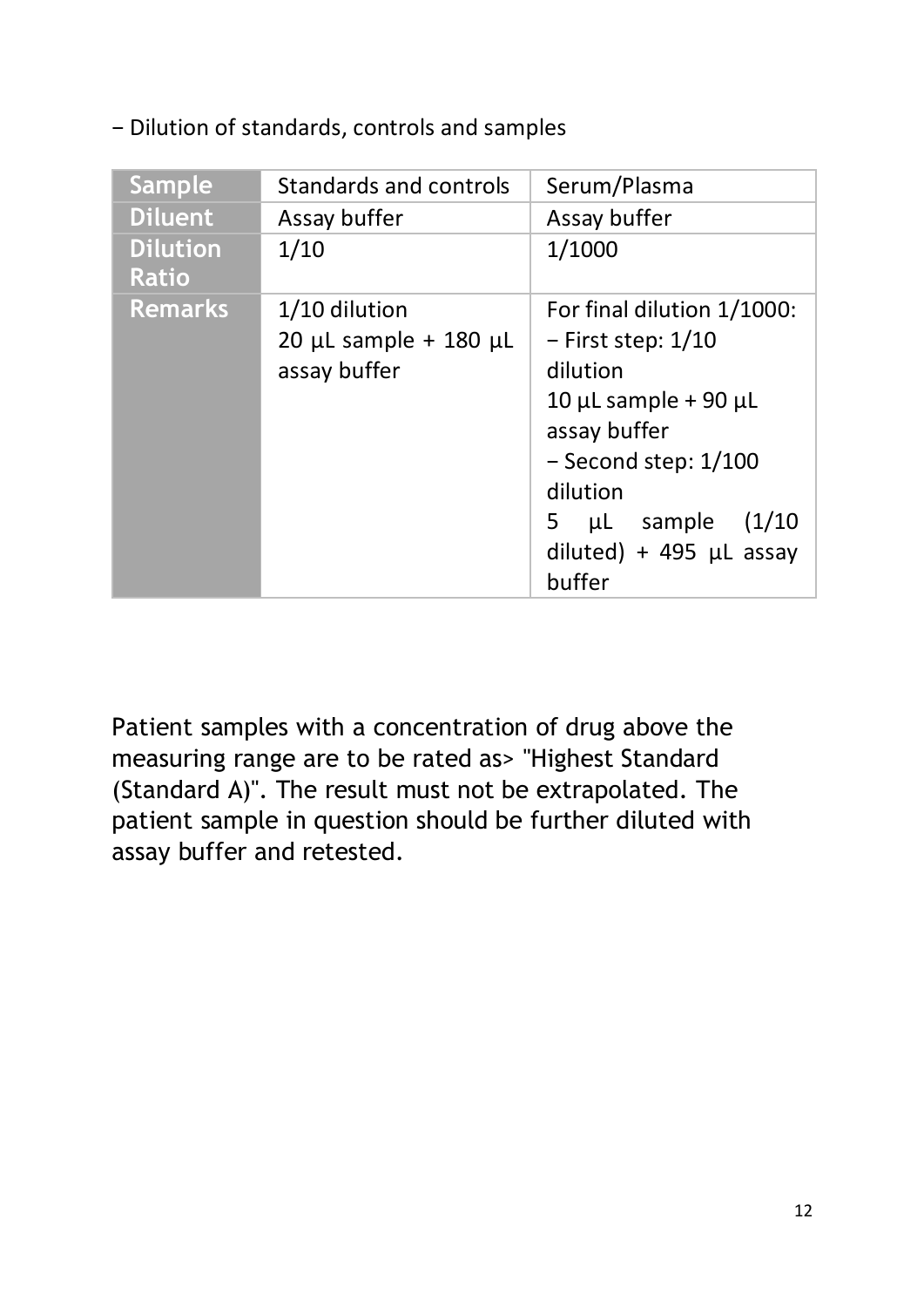## **11. Test Procedure**

|              | Total assay time: 70 minutes                                                                                                                                                          |
|--------------|---------------------------------------------------------------------------------------------------------------------------------------------------------------------------------------|
| 1            | Dilute each of the standards, controls and samples as<br>described in "Pre-test Setup Instructions"                                                                                   |
| $\mathbf{2}$ | Pipette 100 µL of each diluted "Standards", "Low level<br>control", "High level control" and "Samples" into the<br>respective wells of microtiter plate                               |
|              | Wells                                                                                                                                                                                 |
|              | A1: Standard A<br><b>B1: Standard B</b><br>C1: Standard C<br>D1: Standard D<br>E1: Standard E<br>F1: Low level control<br>G1: High level control<br>H1 and on: Samples                |
| 3            | Cover the plate with adhesive foil<br>Briefly mix contents by gently shaking the plate<br>Incubate 30 minutes at room temperature (18-25°C)                                           |
| 4            | Remove adhesive foil Discard incubation solution<br>Wash plate three times each with 300 µL "Wash Buffer"<br>Remove excess solution by tapping the inverted plate on a<br>paper towel |
| 5            | Pipette 100 µL "Conjugate" into each well                                                                                                                                             |
| 6            | Cover the plate with adhesive foil<br>Incubate 30 minutes at room temperature (18-25°C)                                                                                               |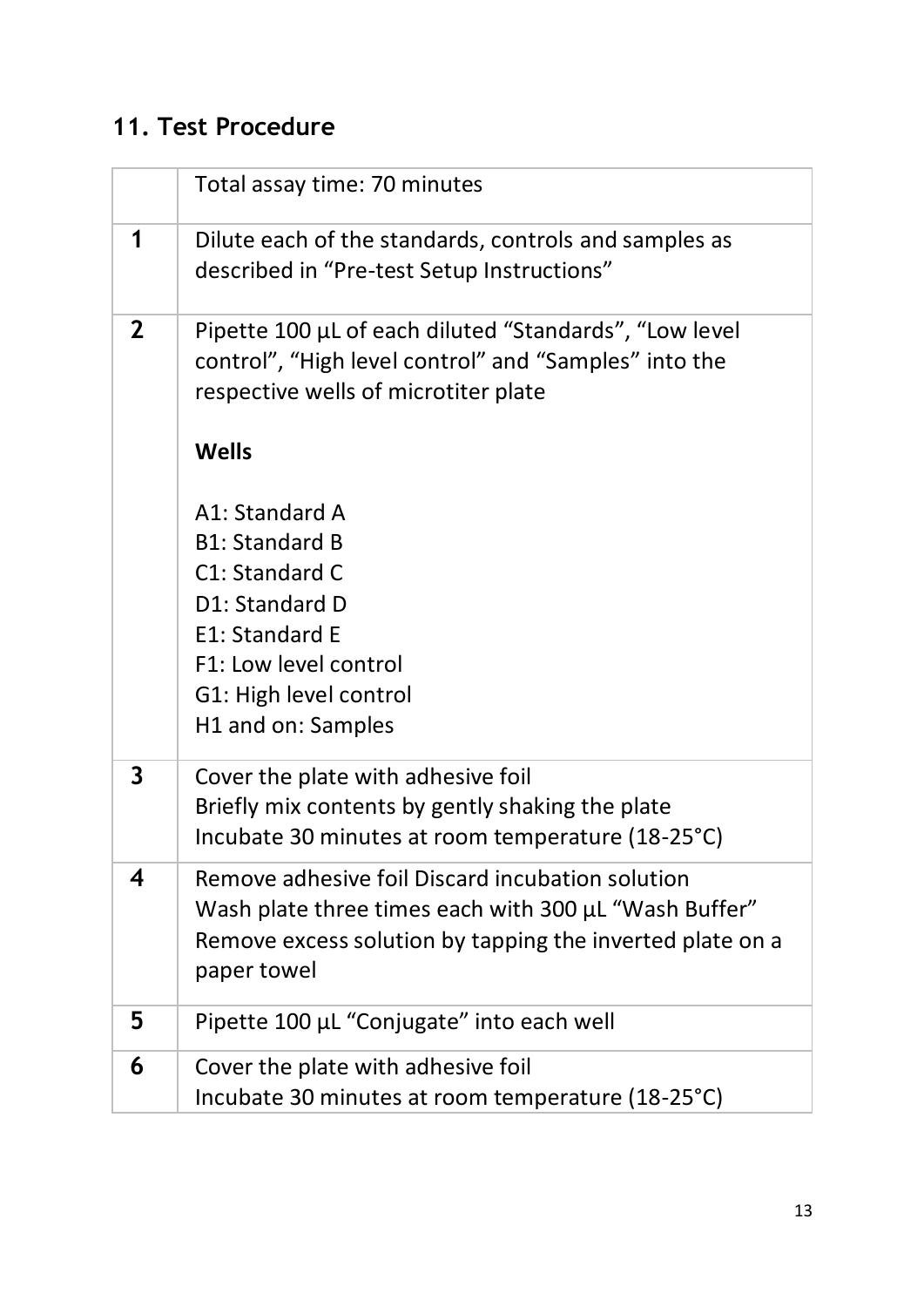| 7  | Remove adhesive foil<br>Discard incubation solution<br>Wash plate three times each with 300 µL "Wash Buffer"<br>Remove excess solution by tapping the inverted plate on a<br>paper towel |
|----|------------------------------------------------------------------------------------------------------------------------------------------------------------------------------------------|
| 8  | Pipette 100 µL "Substrate" into each well                                                                                                                                                |
| 9  | Incubate 10 minutes without adhesive foil at room<br>temperature (18-25°C) in the dark                                                                                                   |
| 10 | Stop the substrate reaction by adding 100 µL "Stop<br>Solution" into each well<br>Briefly mix contents by gently shaking the plate<br>Colour changes from blue to yellow                 |
| 11 | Measure optical density with a photometer at OD 450nm<br>with reference wavelength 650 nm (450/650 nm) within 30<br>minutes after pipetting the "Stop Solution"                          |

## **12. Quality Control**

The test results are only valid if the test has been performed following the instructions. Moreover, the user must strictly adhere to the rules of GLP (Good Laboratory Practice) or other applicable standards/laws. For a valid study, the OD 450/650 of the highest standard should be>1,500 and the OD 450/650 of the lowest standard should be <0,150 in case of any deviation thefollowing technical issues (but not limited to) should be reviewed: Expiration dates of reagents, storage conditions, pipettes, devices, incubation conditions, washing methods, etc.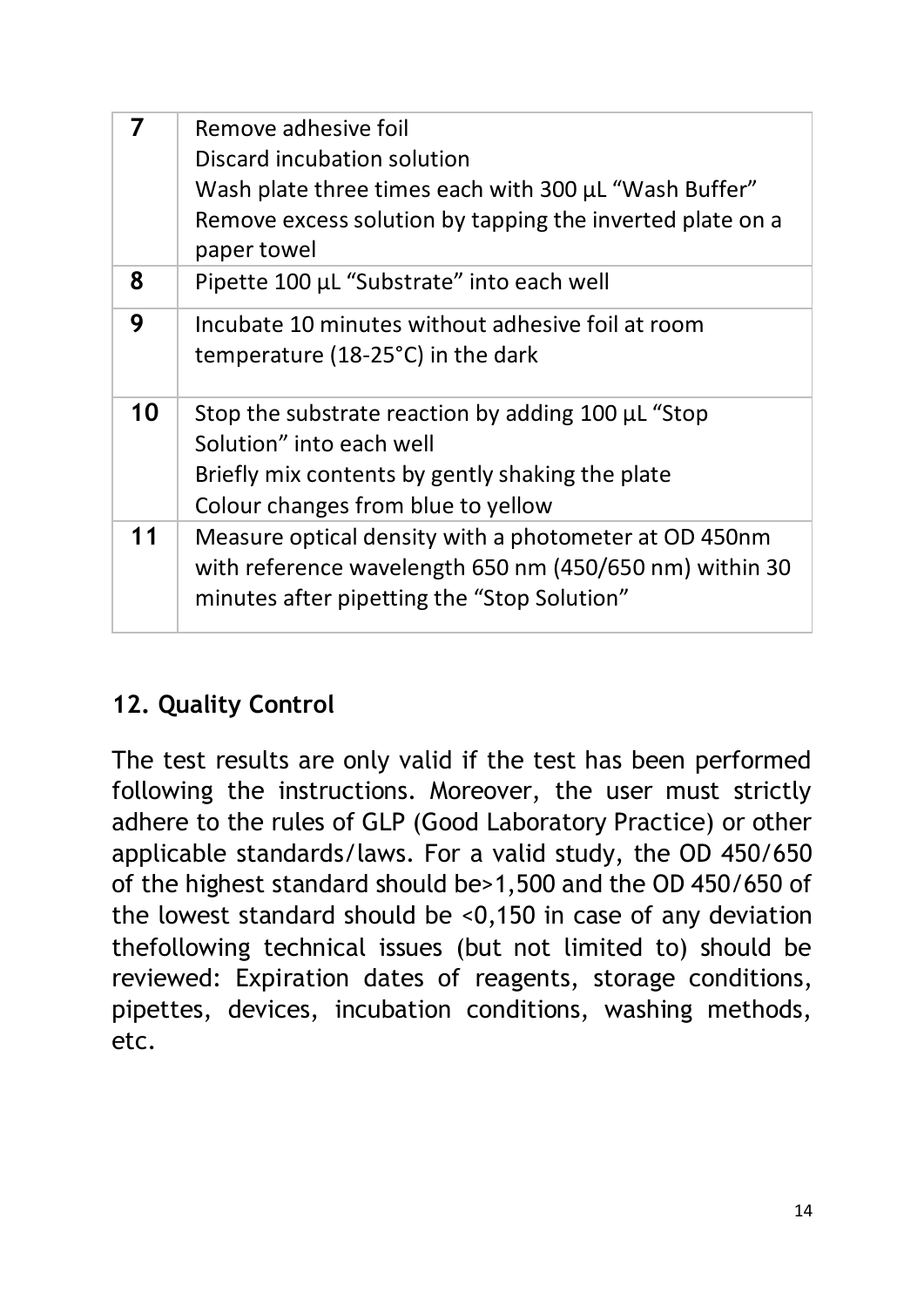#### **13. Calculation and Interpretation of Results**

− Create a standard curve by using the standards. OD 450/650 nm for each standard on the vertical (Y-axis) axis versus the corresponding drug concentration on the horizontal (X-axis) axis.

− The concentration of the samples can be read directly from this standard curve. Using the absorbance value for each sample, determine the corresponding concentration of drug from the standard curve. Find the absorbance value on the Yaxis and extend a horizontal line to the curve. At the point of intersection, extend a vertical line to the Xaxis and read the drug concentration of the unknown sample.

− If computer data is going to be used, we recommend primarily "Four Parameter Logistic (4PL)" or secondly the "point-to-point calculation".

− To obtain the exact values of the samples, the concentration determined from the standard-curve must be multiplied by the dilution factor (1000x). Any sample reading greater than the highest standard should be further diluted appropriately with assay buffer and retested. Therefore, if the pre-diluted samples have been further diluted, the concentration determined from the standard curve must be multiplied by the further dilution factor. e.g.; If the pre-diluted sample further diluted in a ratio of 1/5 then results should be multiplied by 5000.

− For low and high level controls values, refer to "Quality Control Certificate" provided by each kit.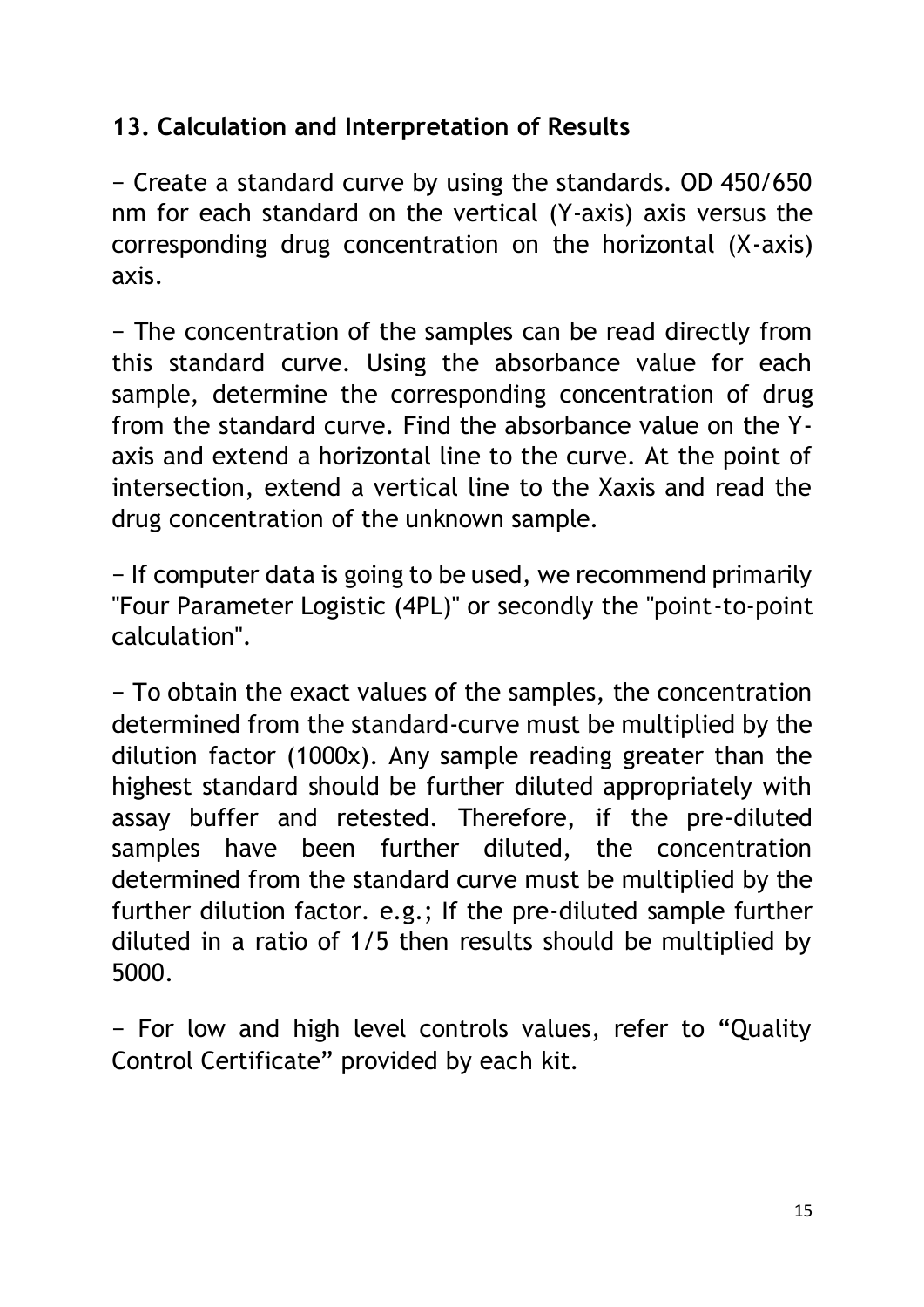### **14. Analytical Performance**



− Calibration curve (Linearity, Dilutional linearity): r 2 >0,95

This is only an example. Assay conditions will change in every assay and do not use this curve for your assay calculations.

− Sensitivity: The lowest detectable level (Lowest detection limit, LOD) that can be distinguished from the zero standard is 0,003 µg/mL (3 ng/mL) Functional sensitivity (Limit of quantification-LOQ): 0,01 µg/mL (10 ng/mL)

− Specificity: There is no cross reaction with native serum immunoglobulin

Recovery <100±30%

− Precision: Intra-assay and inter-assay CVs <30%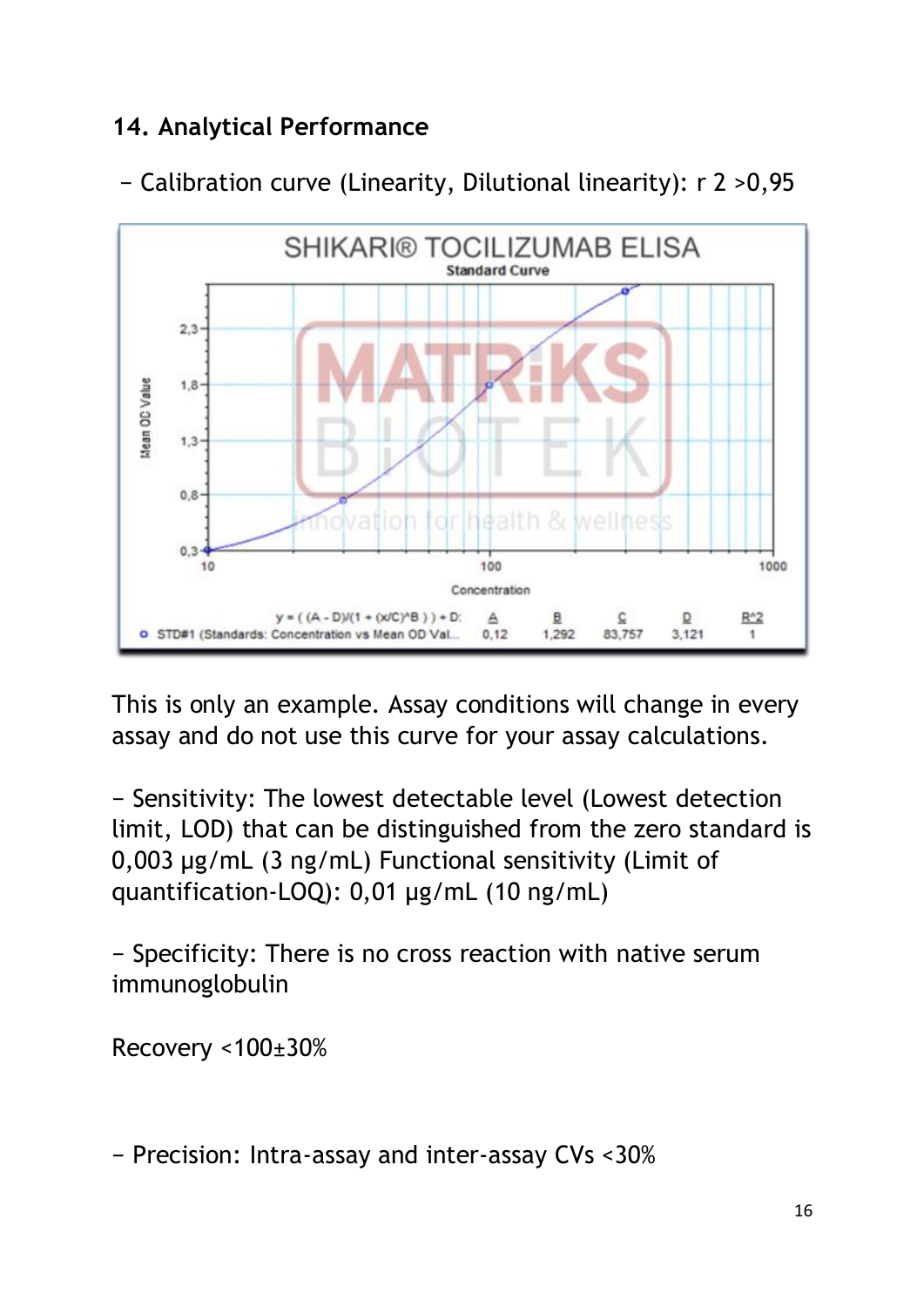− Reference range/Therapeutic range: There isn't any consensus for therapeutic ranges. Therapeutic ranges can be different for age, sex and diseases. Please refer to the latest literature for details.

The "Quality control certificate" contains lot specific analytical performance data and is supplied separately with each kit. If some further analytical performance data is needed, please refer to the local distributor.

#### **15. Automation**

SHIKARI® Tocilizumab ELISA is also suitable to run on automated ELISA processors.

| 16. Symbols and Cautions |  |  |  |  |  |  |  |
|--------------------------|--|--|--|--|--|--|--|
|--------------------------|--|--|--|--|--|--|--|

|     | Manufacturer                        |                | Temperature limitation                |
|-----|-------------------------------------|----------------|---------------------------------------|
|     | Production date                     |                | See instruction for use               |
|     | Expiry date                         |                | Caution                               |
| LOT | Lot number                          | <b>IVD</b>     | In vitro diagnostic medical<br>device |
| REF | Catalog number                      | CONTROL        | Control                               |
|     | Do not use if package is<br>damaged | CONTROL        | Negative control                      |
|     | Keep away from sunlight             | <b>CONTROL</b> | Positive control                      |
|     | Keep dry                            | Σ              | Number of tests                       |

*According to ISO 15223 C*

**Cautions:** The performance of the kit can be achieved by fully complying with the instructions. Modifications on the test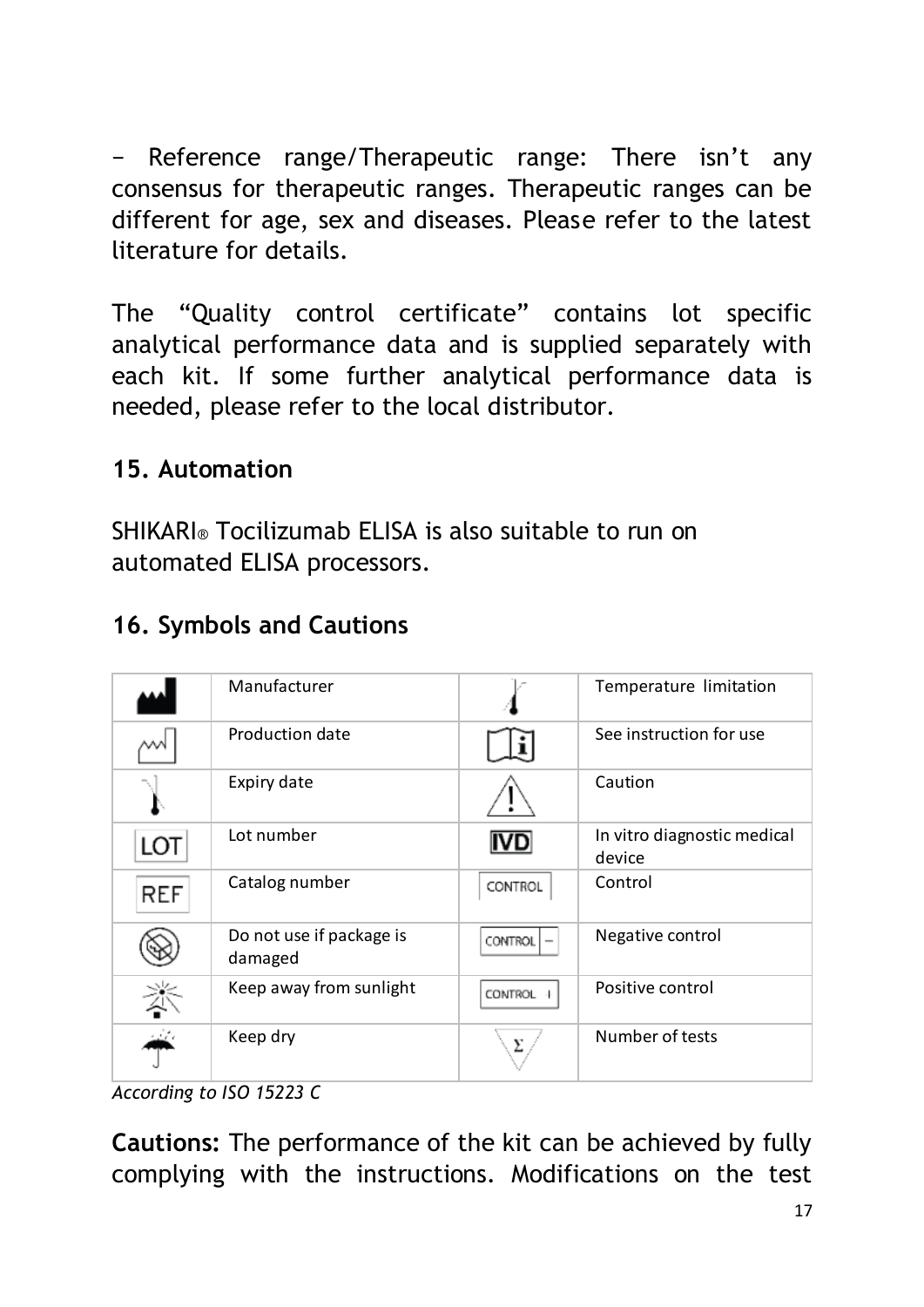procedure can affect the results and these kinds of changes will not be charged as regular complaints. This product is for professional use only and must be used for "Intended use" that is given in the instructions for use. The results themselves should not be the only reason for any therapeutically consequences. They must be correlated to other clinical observations. Cut-off, reference ranges, etc. must be calculated/set according to scientific standards by the users/laboratories. Information in the instructions about cutoff, etc. performance characteristics, can only be considered as a recommendation and does not give any responsibility to the manufacturer.

**Limitations of liability:** The manufacturer's liability is limited to the purchase price of the product in all circumstances. The manufacturer cannot be held responsible for damage to the patient, lost profit, lost sales, damage to property or any other incidental or consequential loss.

**Technical support and complaints:** Technical support can be given upon request. If there is a problem with the product, complaints must be sent written to info@matriksbiotek.com with the technical data (if available) like standard curve, control results, etc. After the necessary examination, written reply will be given.

#### **17. References**